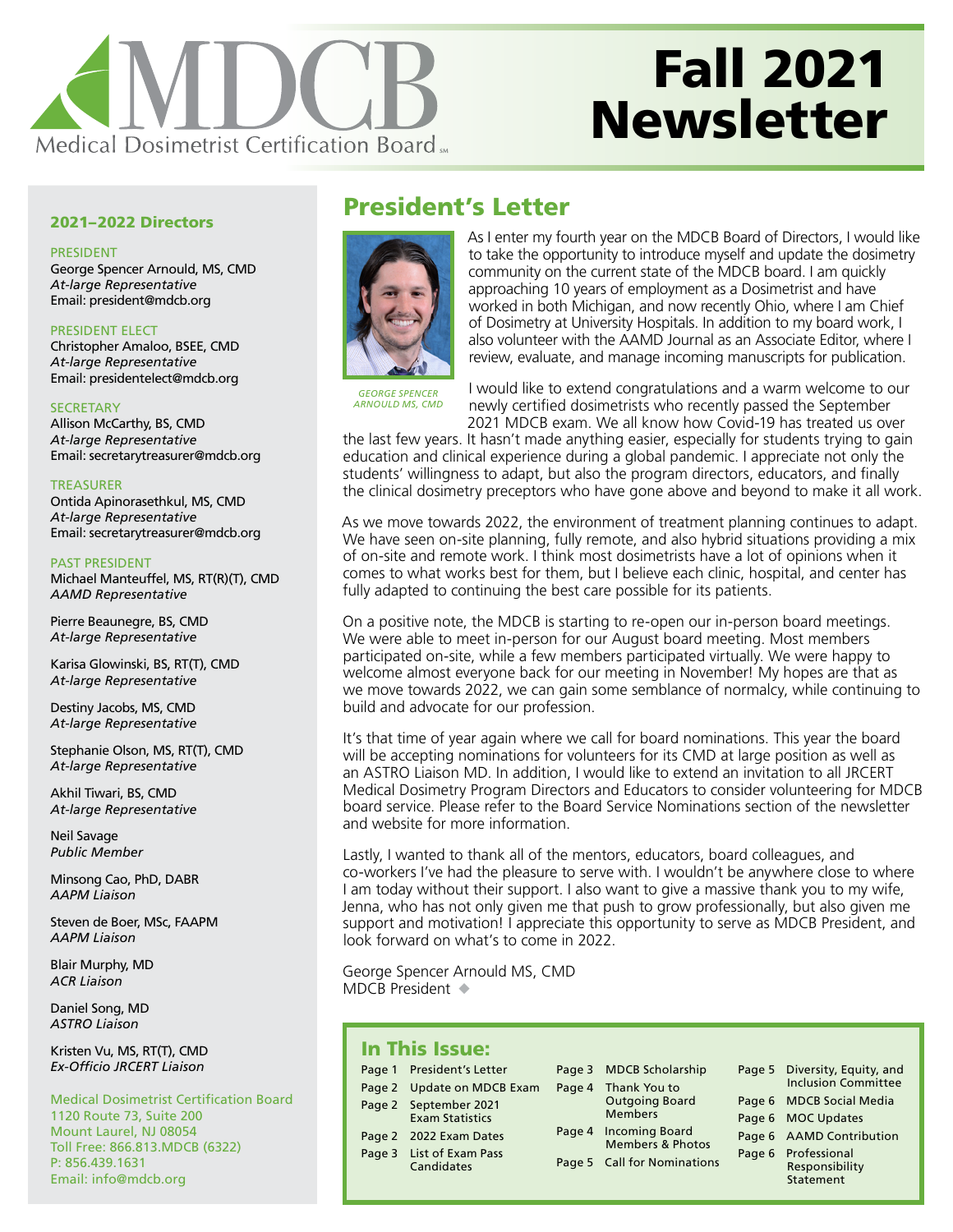# <span id="page-1-0"></span>UPDATE ON The MDCB Exam

Although concerns regarding COVID-19 were prevalent throughout professional and testing communities, the MDCB was fortunate to be able to have delivered the exam for both test administrations in January and September 2021. The MDCB and Prometric, the test vendor, continue to review the guidance, policies, and regulations of local and national governments, information provided by the World Health Organization (WHO) and the US Centers for Disease Control (CDC) in the planning of the administration of the CMD exam. Social distancing guidelines and sanitizing precautions have been put in place in all testing centers. In addition, where local mandates dictate it, exam candidates may be required to present proof of vaccination at check-in on testing day before testing. The Prometric website details test sites with vaccine requirements.

To ensure the content of the exam continues to reflect current practice, the MDCB Board continues to conduct exam development procedures, item development and review. Exam items are created in alignment with the test [specifications](https://www.mdcb.org/sites/mdcb/files/documents/2019/2018%20MDCB%20Test%20Specifications%20Matrix.pdf). Test specifications are determined every five years through the conduct of a job task analysis (JTA), a certification testing industry standard. Planning for the next job analysis study will begin in 2024.

A small number of performance-based (PBT) questions continue to be included on the exam. These items measure candidates' ability to apply learned skills and knowledge. Approved exam candidates are provided access to the third-party PBT platform utilized for the CMD exam. This allows candidates the opportunity to familiarize themselves and practice within the platform in advance of the exam. Instructional videos advising candidates how to set up an account and navigate the PBT platform are also provided. The MDCB continues to monitor the functionality of the PBT items to ensure the best experience for exam candidates.

The MDCB will continue to strive to achieve its mission to "steer the advancement of the Medical Dosimetry profession."

## September 2021 Exam **Statistics**

- 111 applications were approved for the September 2021 exam: 27 Reapplications, 80 Route 1 applications, and 4 International applications.
- The test was administered at 74 Prometric test sites in the US and internationally.
- The pass rate was 84%.
- The scaled raw cut score for passing is 600 out of a total possible of 800.

## 2022 Exam Dates

Dates for the administration of the 2022 January and September exams have been posted to the [MDCB website.](https://mdcb.org/certification-exam-information/exam-dates-and-fees)

The exam is administered at Prometric Test Sites around the world. Please visit "Locate a Test Center" at [www.prometric.com.](http://www.prometric.com) ◆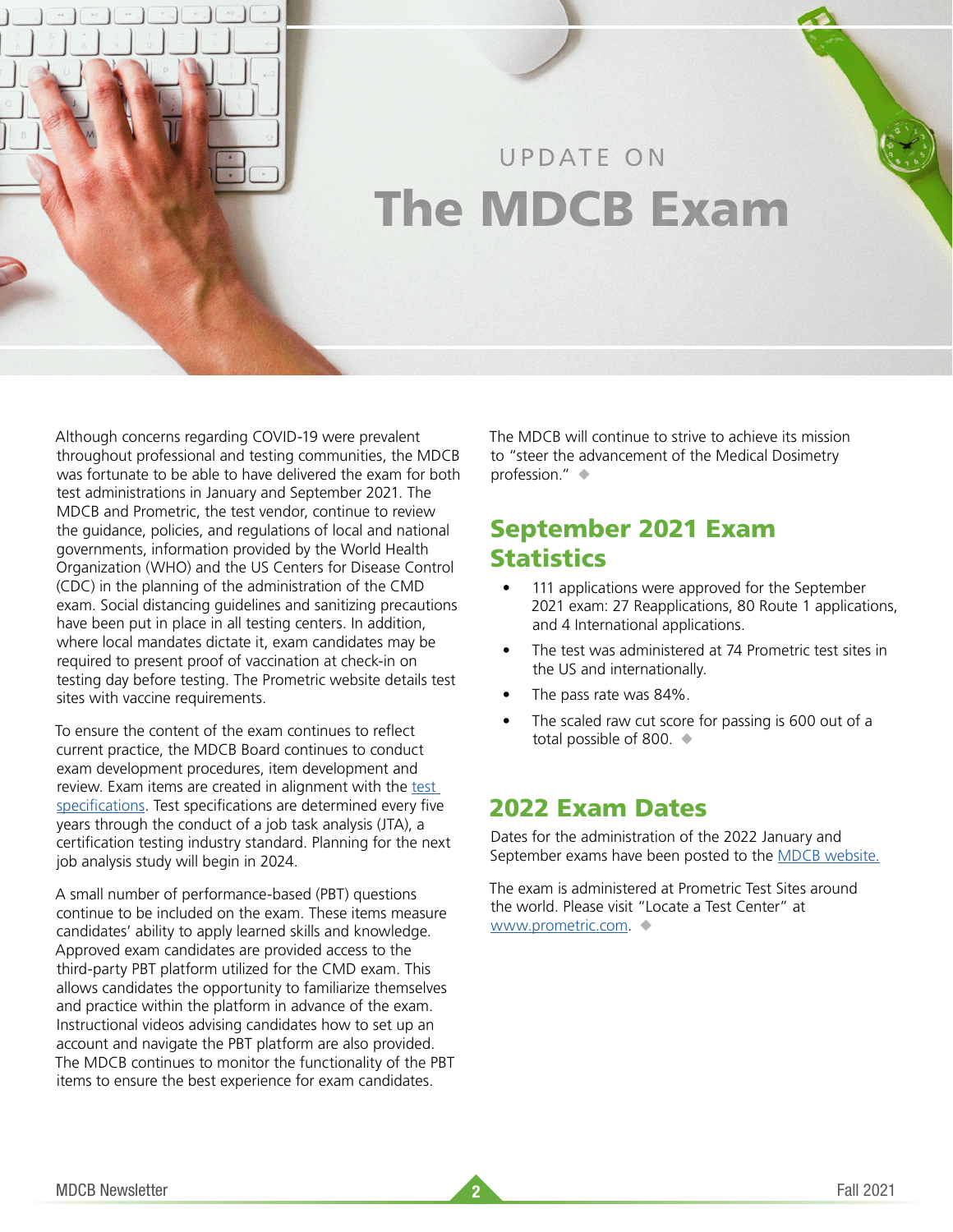# <span id="page-2-0"></span>CONGRATULATIONS to the September 2021 exam candidates who successfully challenged the exam!

◆ ◆ ◆ ◆ ◆ ◆ ◆ ◆ ◆ ◆ ◆ ◆ ◆

◆ ◆ ◆ ◆ ◆ ◆ ◆ ◆ ◆ ◆ ◆ ◆ ◆

David Ahoobim Thomas Apgar Bezawit Ayalneh Kayla Birkman Kyle Blomstrand Tayla Brodin Christopher Brown Zachary Casto Thomas Chum Arturo Cortez Laurin Davis Mikayla Dempsey David DeSano Denny Ding Carli Doerr Jay Dosser Quyen Duong Thomas Farmer Michael Fesko Sadie Fice Linlee Gastineau

Kamaldeep Gill Lillian Groth Hanaan Habibulla Sharnese Hall John Hastings Franklin Hegngi Devin Heitz Kimberly Hellems Samantha Jackman Wendy Kaegi John Keefe Peter Kimm Haley Kroeplin Jason Lin Tiffany Lin Michal Liu Nathaniel Long Michael Malacari Rambabu Mamidipalli Christopher Maurino Michael McCann

Elizabeth McCrory Elizabeth McGinnis Kacey Mendyk Matthew Mielke Daniel Miller Allison Mooney Sarbar Naqishbandi Timothy Nguyen Tram Nguyen Brianna Niemuth Carolyn Payne Stacy Peterson Loren Promes Vicky Qu Maria Rascon Vasantee Reddicks La'Rone Reid Alyssa Rivera Robert Rohe Catherine Sanders Katherine Sarmiento

Courtney Segal Venkata Ramana Sharoff Sandra Shaub-McAfee Marjan Shojaei Salvatore Signorelli Benjamin Smith Derek Smith Shelby Steele Megan Steinberg Thomas Sutherland Kathlina Teague Benjamin Thomas Cory Tuzzo Alisa Ushats Allison Watson Michael Wheatley Brandon Williamson Alicia Wilson Tenzin Yiga Kun Yu Joseph Zambri

## MDCB Scholarship

The MDCB is a proud supporter of the AAMD Foundation Scholarships. In 2021, five exam registration vouchers were presented to students of JRCERT-accredited programs. The recipients of the award are:

- Kelly Adams, Grand Valley State University
- John Gonzales, UT Health San Antonio MD Anderson/ Mays Cancer Center
- Jeremie Oubda, The University of Texas M.D. Anderson Cancer Center
- William Rios, Grand Valley State University
- Alexis Woodin, UT Health San Antonio MD Anderson/ Mays Cancer Center

Profiles of the award winners can be viewed [here.](https://mdcb.org/scholarship-winners) To learn more about the scholarship application, visit the AAMD Foundation website.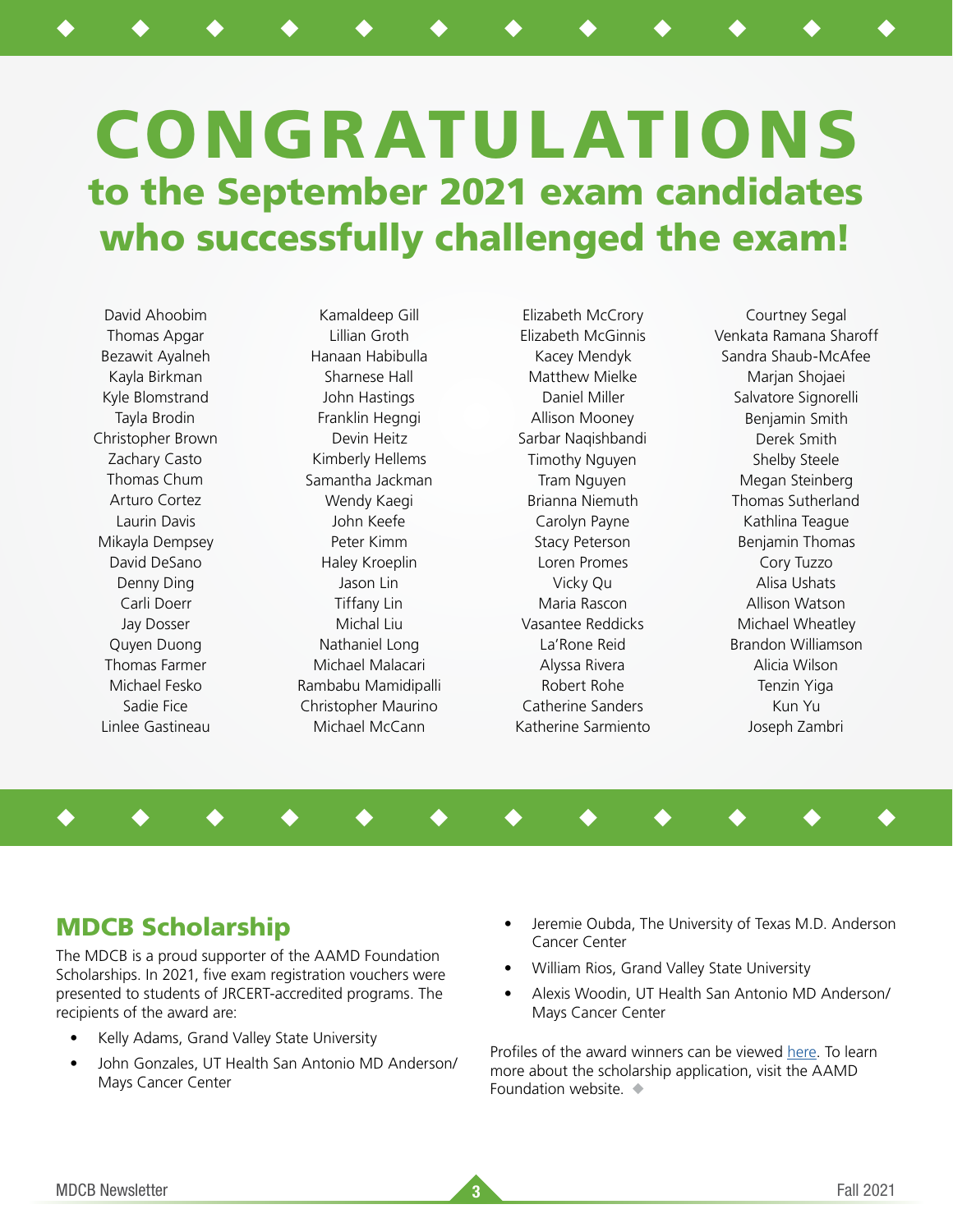## MDCB Thanks Outgoing Board Members

The MDCB extends its sincere thanks to outgoing board of director members, Robert Inshetski, BAS, RT(R)(T)(CT), CMD, Ben S. Johnson, CCIM and Teresa Meier, MD. The MDCB wishes Robert, Ben and Teresa continued success in all their endeavors.

While on the board, Robert served in various roles on the MDCB Executive Committee including President. He is employed at the Swedish Cancer Institute in Seattle, WA, where he is a senior dosimetrist with an active role as Clinical Preceptor for the Bellevue College's Medical Dosimetry Program.

Benjamin Johnson served as the Public Member of the MDCB. The public member's role is to champion the public interest. Ben was elected to serve on the board because of his strong commitment to community service. He is a firm believer in professional licensure and credentialing. In his own career, he achieved Certified Commercial Investment Member (CCIM) certification.

Dr. Teresa Meier is an Assistant Professor at the University of Cincinnati, Department of Radiation Oncology, where she also completed her internship and residency in 2017. Teresa has conducted research and co-authored a number of published papers in medical journals and textbooks. She is a member of several professional societies including ACR, ASTRO and the American Brachytherapy Society. ◆

## Welcome New Board Members

**Karisa Glowinski, BS, RT(T), CMD At-Large Representative**



Karisa Glowinski is a Staff Dosimetrist at the University of New Mexico Comprehensive Cancer Center in Albuquerque, New Mexico. She obtained her Bachelor of Science in 2012 from The Ohio State University and a Graduate Certificate in Medical Dosimetry from Indiana University in 2014. She was certified in 2015. She is currently in the

process of obtaining a Master of Health Care Administration with an expected graduation date of May 2022. Within her current role at UNM, Karisa has been involved in various research and teaching opportunities.

#### **Neil Savage, PMP Public Member**



Neil serves as the Public Member of the MDCB Board. He joined the board out of a strong commitment to community service and a desire to support the medical community. As a Project Management Professional, he's a strong proponent of credentialing who believes in MDCB's mission. Neil is currently a Marketing Manager at Comcast

NBCUniversal in Atlanta, Georgia, where he works on the communications team and focuses on e-commerce.

#### **Blair Murphy, MD ACR Representative**



Dr. Blair Murphy is Chief of Pediatric Radiation Oncology and serves as Assistant Professor at Oregon Health & Science University. She has actively participated in several clinical trials and research projects in the field of radiation oncology. Dr. Murphy has co-authored a number of published papers in medical journals and textbooks. She is a member

of several professional societies including ASTRO and ACRO.

The Leadership Development Committee interviews many excellent candidates, unfortunately not all candidates can be selected for board service. The MDCB Articles of Incorporation limit the number of board members to a maximum of fifteen.  $\bullet$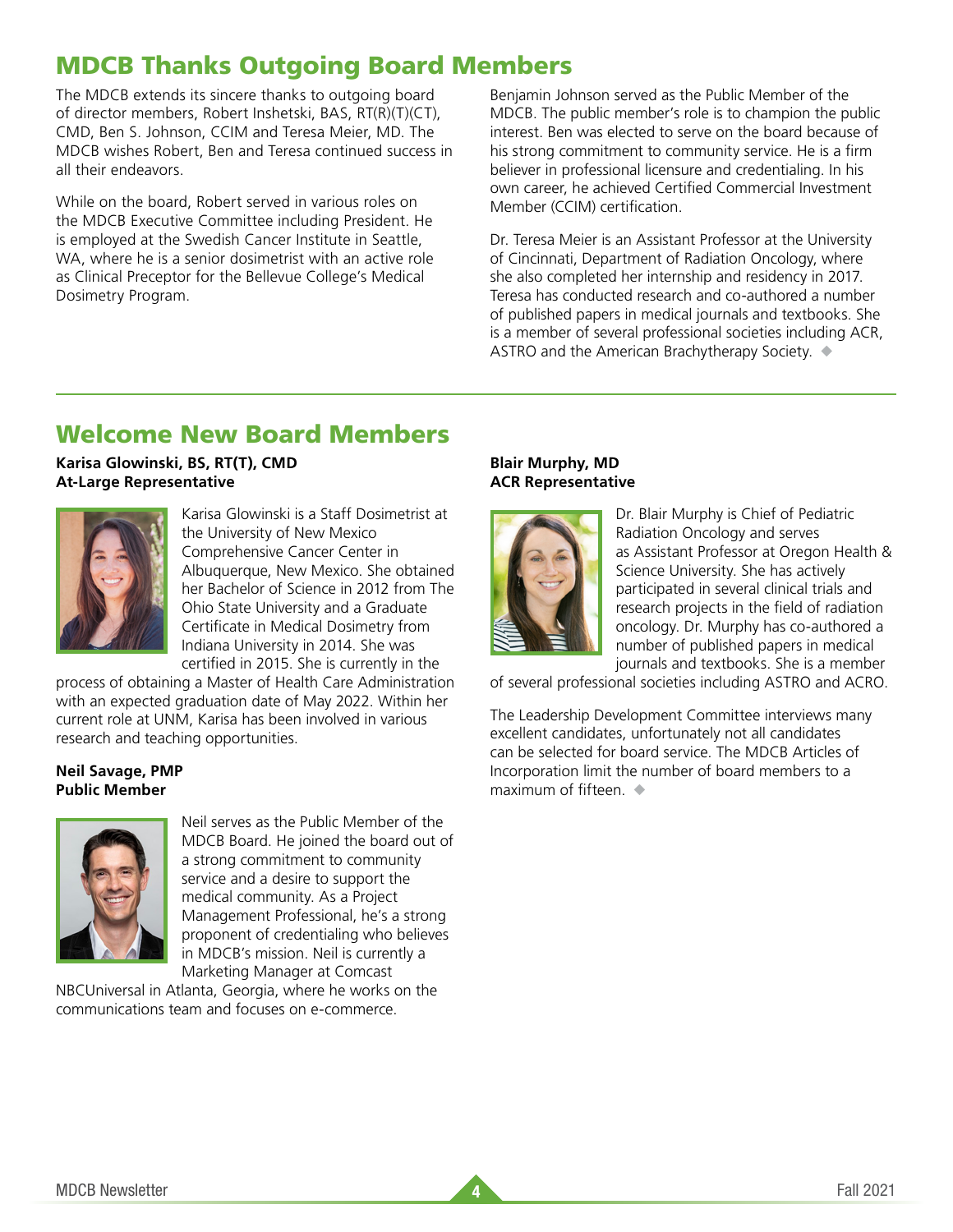## Board Service Nominations

Nominations for MDCB Board Service are accepted from November 1, 2021 through February 1, 2022.

### *What are the qualifications for board service?*

The MDCB seeks a well-balanced board that reflects the requirements for a public member, medical physicists and radiation oncologists as well as diversity in composition. CMDs should meet the following criteria:

- Be a CMD for a minimum of 3 years
- Have a minimum of a BS degree
- Be a current practitioner

#### *What's involved?*

- CMD Board terms are 5 years in length.
- The Board meets for two days, 3 times a year, in cities across the US and Canada.
- At board meetings issues related to the administration of the certification exam, policy and strategic initiatives are considered.
- Individual board members' knowledge and expertise are an important component during discussions. Each member is expected to be prepared to discuss the issues at all meetings.
- Each board member serves on one or more board committees: Diversity Equity & Inclusion, Executive, Eligibility, Ethics, Finance, Leadership Development, Maintenance of Certification or Test Development. Time commitment on each committee varies and may be up to 2 hours per week. Committee service is rotated annually.
- Board members are guided through the process of submitting up to (five) exam items for each board meeting and will be awarded a maximum of 20 CE during the board term.

#### *So why would you want to give your time and effort?*

- Quite simply, because you will be rewarded. The reward is not in funds, of course, but in other valuable currency:
	- Continuing education learn from fellow board members in the oncology field, CMDs, Physicists and Radiation Oncologists.
	- Professional growth gain new leadership skills that will augment your CV.
- Interpersonal skills development build both social and career relationships that will last for many years.
- Pride in enhancing the profession giving back to your community, your knowledge, expertise and time.

#### *What is the nominating process?*

- Applications are reviewed by the MDCB Leadership Development Committee.
- Selected candidates are interviewed via teleconference by the committee.
- The committee recommends candidates for nomination to the board.
- Final candidates are elected by board vote.
- Elected candidates are notified of board decisions in March.

[Application](https://mdcb.org/sites/default/files/documents/2016/Volunteer_BOD_Application_2016.pdf)s are available for download [here](https://mdcb.org/sites/mdcb/files/images/Volunteer%20BOD%20Application_2019.10_FINAL.pdf).

CMDs interested in board service or who wish to nominate a fellow colleague can submit a completed application, and email it with a current CV, letter to the president indicating your service goals and two letters of recommendation to [info@mdcb.org](mailto:info@mdcb.org) with the subject line "MDCB Board Nomination."

## Diversity Equity and Inclusion **Committee**

The MDCB recently created a Diversity Equity and Inclusion (DEI) Committee. The focus of the committee is to embrace diversity and foster an inclusive environment where everyone feels respected and valued.

The committee has met several times and outlined a number of goals. In addition, the DEI Committee developed a position statement:

The Medical Dosimetry Certification Board values and strives for diversity, equity and inclusion within the medical dosimetry profession by:

- seeking diversity and inclusion in our leadership.
- maintaining awareness of equity in our workplace for our peers and for the patient populations we serve.
- collaborating with and supporting affiliated organizations in diversity, equity and inclusion initiatives.

The MDCB will continue to update the MDCB community on committee initiatives. ◆